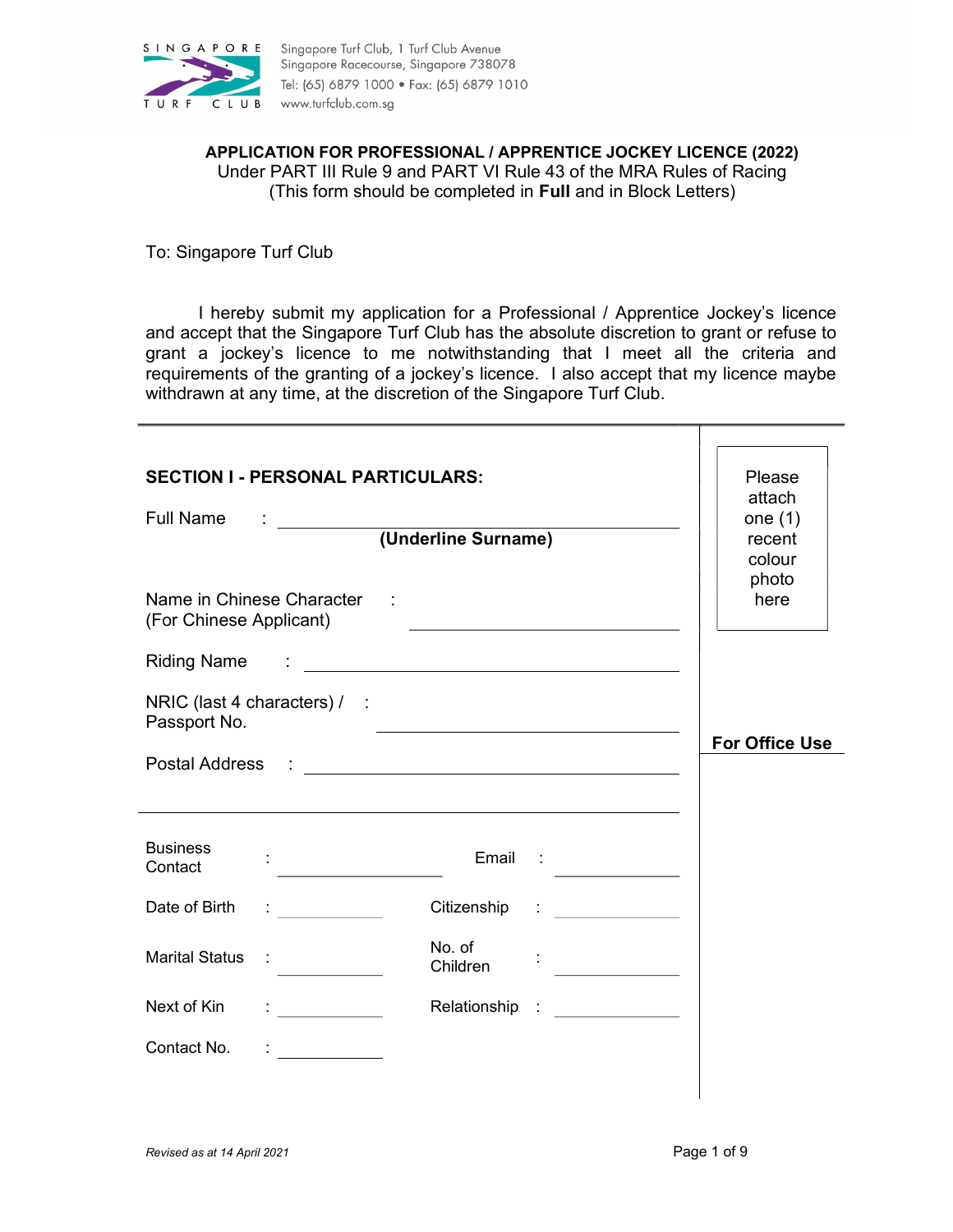# SECTION II - EDUCATION:

| Name of School | Year | Qualifications |
|----------------|------|----------------|
|                |      |                |
|                |      |                |
|                |      |                |

### SECTION III - RACING INDUSTRY EXPERIENCE:

(You must attach testimonial(s) from former employer(s) and/or licensing records from licensing authority overseas as proof of your appointment as indicated below):

| Year |    | <b>Appointment Held</b> | Name of Racing<br><b>Authority Issuing The</b> |  |
|------|----|-------------------------|------------------------------------------------|--|
| From | Т٥ | (Please Specify)        | Licence                                        |  |
|      |    |                         |                                                |  |
|      |    |                         |                                                |  |
|      |    |                         |                                                |  |
|      |    |                         |                                                |  |

(Please use a separate sheet if necessary)

# NO. OF RIDES AND WINNERS IN THE PAST THREE YEARS:

| Year | No. of<br><b>Rides</b> | No. of<br>Wins | No. of 2 <sup>nd</sup><br>Placings | No. of 3rd<br>Placings | Ranking | Racing<br><b>Authority</b> | Total<br>Earnings |
|------|------------------------|----------------|------------------------------------|------------------------|---------|----------------------------|-------------------|
|      |                        |                |                                    |                        |         |                            |                   |
|      |                        |                |                                    |                        |         |                            |                   |
|      |                        |                |                                    |                        |         |                            |                   |

### MAJOR ACHIEVEMENT/S:

| Name of Race | Year | Name of Horse | Ranking |
|--------------|------|---------------|---------|
|              |      |               |         |
|              |      |               |         |
|              |      |               |         |
|              |      |               |         |

(Please use a separate sheet if necessary)

# For Office Use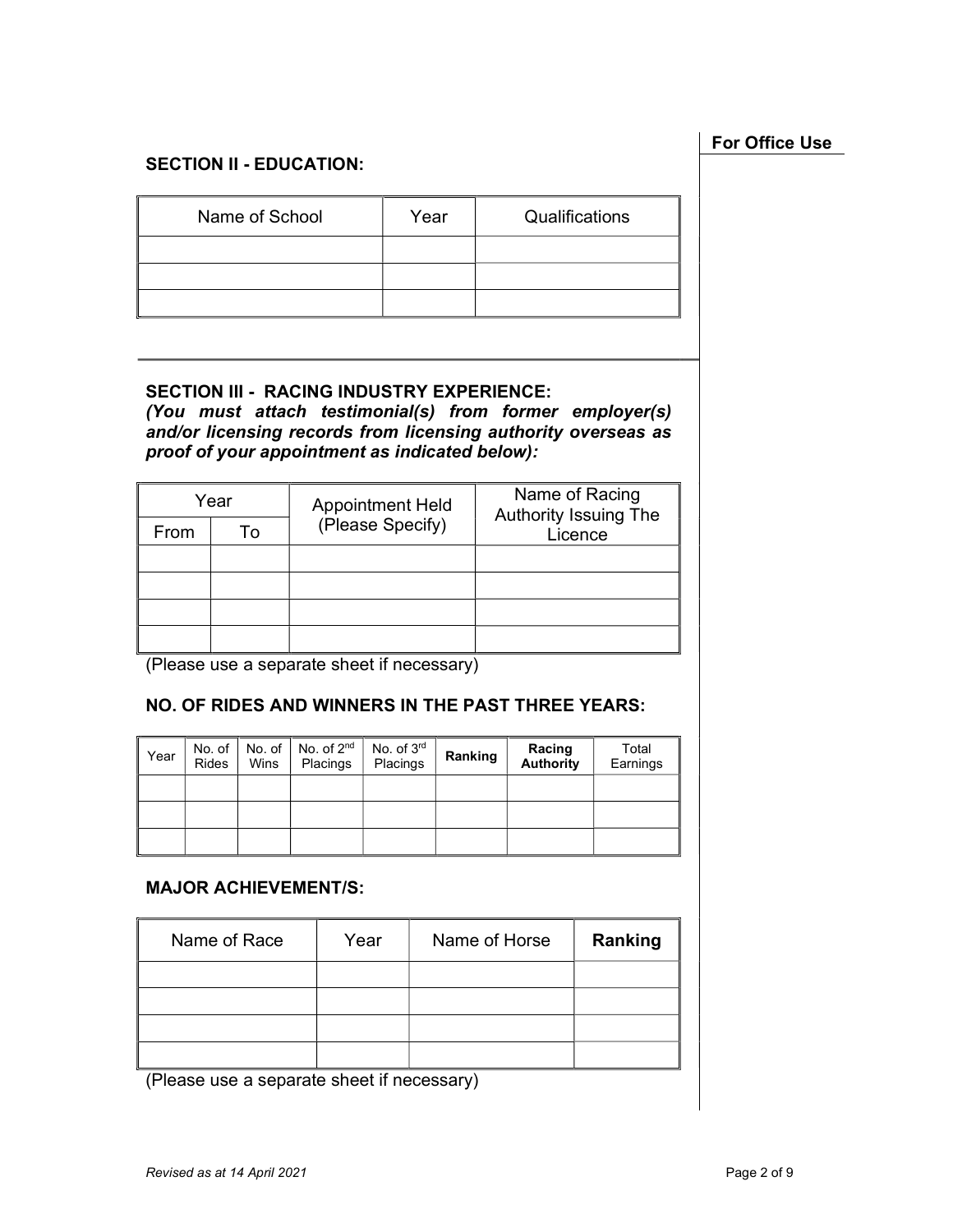### For Office Use

### SECTION IV - MAJOR DISCIPLINARY OFFENCES (OFFENCES THAT LED TO SUSPENSIONS / DISQUALIFICATION OF 3 MONTHS OR MORE):

| Date | <b>OFFENCES</b> | Period of Suspension /<br>Disqualification |
|------|-----------------|--------------------------------------------|
|      |                 |                                            |
|      |                 |                                            |
|      |                 |                                            |
|      |                 |                                            |
|      |                 |                                            |
|      |                 |                                            |

(Please use a separate sheet if necessary)

Have you been charged for any criminal offence and/or have pending criminal proceedings in any court of law?

\* YES / NO If yes, give details : the state of the state of the state of the state of the state of the state of the state of the state of the state of the state of the state of the state of the state of the state of the state of the

### SECTION V - CURRENT FINANCIAL STANDING

Do you or any of your immediate family own, lease or in any way have any interest in any racehorse registered with the Association?

\* YES / NO If yes, give details :

Are you the owner of or do you hold any interest in any racehorse?

\* YES / NO If yes, give details : The state of the state of the state of the state of the state of the state of the state of the state of the state of the state of the state of the state of the state of the state of the state of the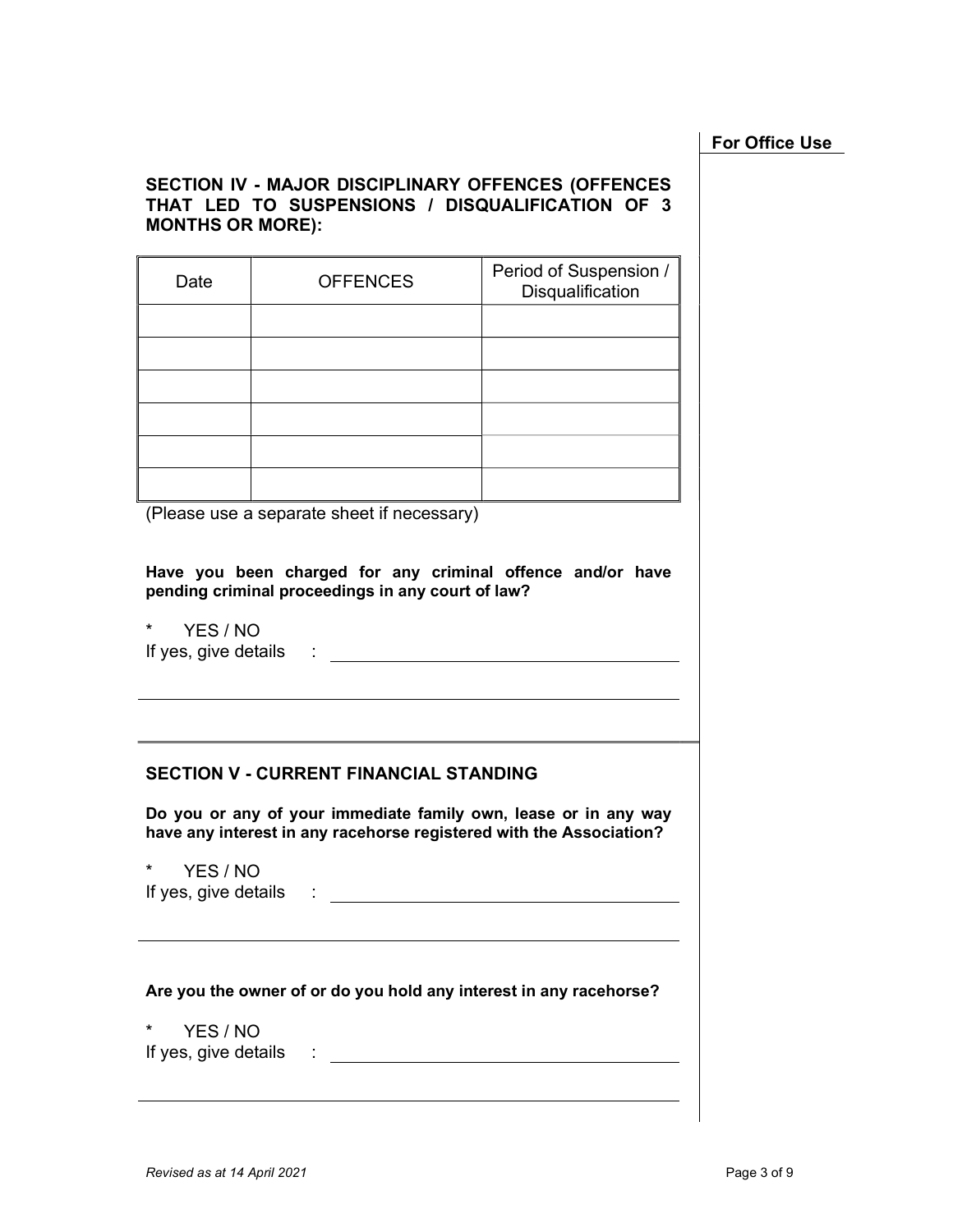| Are you an undischarged bankrupt?         |                                         |                                                                                                                        |  |
|-------------------------------------------|-----------------------------------------|------------------------------------------------------------------------------------------------------------------------|--|
| $\star$<br>YES / NO                       |                                         |                                                                                                                        |  |
|                                           |                                         |                                                                                                                        |  |
|                                           |                                         |                                                                                                                        |  |
| <b>SECTION VI - PHYSICAL STATURE:</b>     |                                         |                                                                                                                        |  |
| Height                                    |                                         | : ________________ metres _______<br>cm                                                                                |  |
| Weight                                    | <u> 1999 - Alban Storman, politik e</u> | kgs                                                                                                                    |  |
| Riding Weight                             |                                         | kgs                                                                                                                    |  |
| Eyesight                                  |                                         | vision without glasses as in                                                                                           |  |
|                                           |                                         |                                                                                                                        |  |
|                                           |                                         | <b>SECTION VII - CURRENT LICENSING AUTHORITY:</b><br>Racing Authority to which reference is to be made for Clearance   |  |
|                                           |                                         |                                                                                                                        |  |
| and Disciplinary Records:                 |                                         |                                                                                                                        |  |
| Address<br>and the contract of            |                                         |                                                                                                                        |  |
| Telephone                                 |                                         | Fax : ______________                                                                                                   |  |
| Authority? If "yes", please give details. |                                         | Have you ever had a licence disqualified, revoked, suspended,<br>withdrawn, warned off, fined or refused by any Racing |  |
| $\star$<br>YES / NO                       |                                         |                                                                                                                        |  |

 $\overline{\phantom{a}}$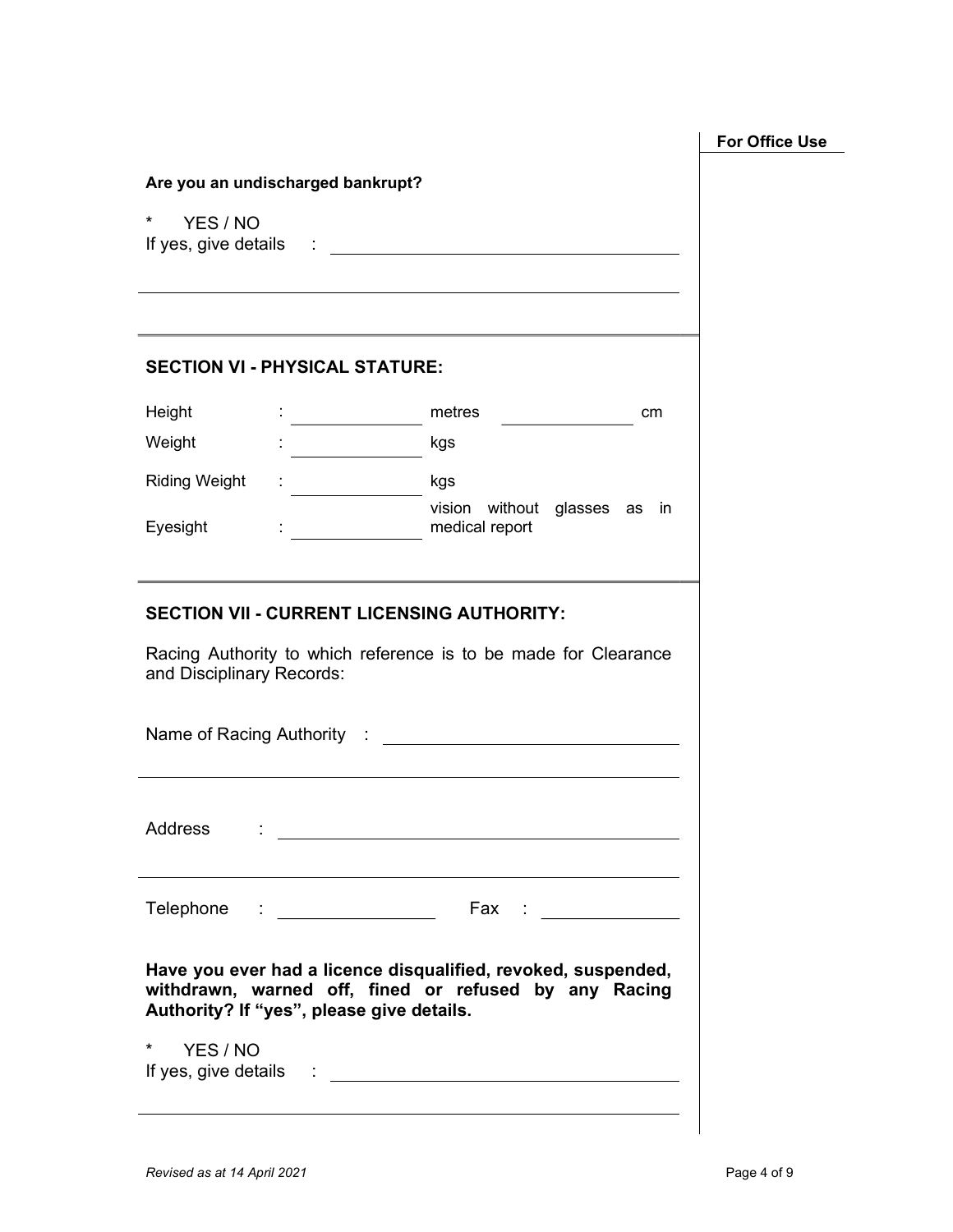#### SECTION VIII - DECLARATION:

- 1. I acknowledge that when riding under the Rules of Racing, there is a very high risk of injury to me in comparison to other sporting activities and that such risk can come from other riders and horses. I accept that by taking part in horseracing under the Rules of Racing my physical safety could be endangered and that neither the Singapore Turf Club and/or the Malayan Racing Association nor the organisers have a responsibility to assess the skill and experience of the riders and horses taking part.
- 2. If my application is granted, I undertake to
	- .1 make myself conversant with those Rules of Racing and Regulations that may be applicable to me;
	- .2 pay a licence fee of S\$100 (cash, cheque made payable to the Singapore Turf Club); and
	- .3 pass a medical examination by a doctor approved by the Singapore Turf Club.
- 3. I undertake to notify the Singapore Turf Club or the Malayan Racing Association within 7 days if I am convicted of any criminal offence (other than motoring offences), or I become bankrupt.
- 4. I undertake to notify the Singapore Turf Club or the Malayan Racing Association within 7 days of any change to my home address, registered mobile or home phone number.
- 5. The Singapore Turf Club undertakes to consider this application in accordance with and subject to the Rules of Racing, Regulations and the criteria and procedures approved from time to time by the Singapore Turf Club or the Malayan Racing Association.
- 6. I agree to be bound in all respects by the Rules of Racing and Regulations of the Malayan Racing Association and Singapore Turf Club, as may from time to time be amended and/or added to.
- 7. I agree that, in the event I am suspended, I will not during the period of suspension ride in any race in any of the Associated Clubs in Singapore and Malaysia or in any other recognised overseas racing authority.
- 8. I agree that, in the event I am disqualified, I will not during the period of disqualification,
	- .1 ride in any race in any of the Associated Clubs in Singapore and Malaysia or in any other recognised overseas racing authority;
	- .2 seek any employment in any racing stable in any of the Associated Clubs in Singapore and Malaysia or in any other recognised overseas racing authority except with the written permission of the Committee of the Singapore Turf Club or the Committee of Malayan Racing Association; and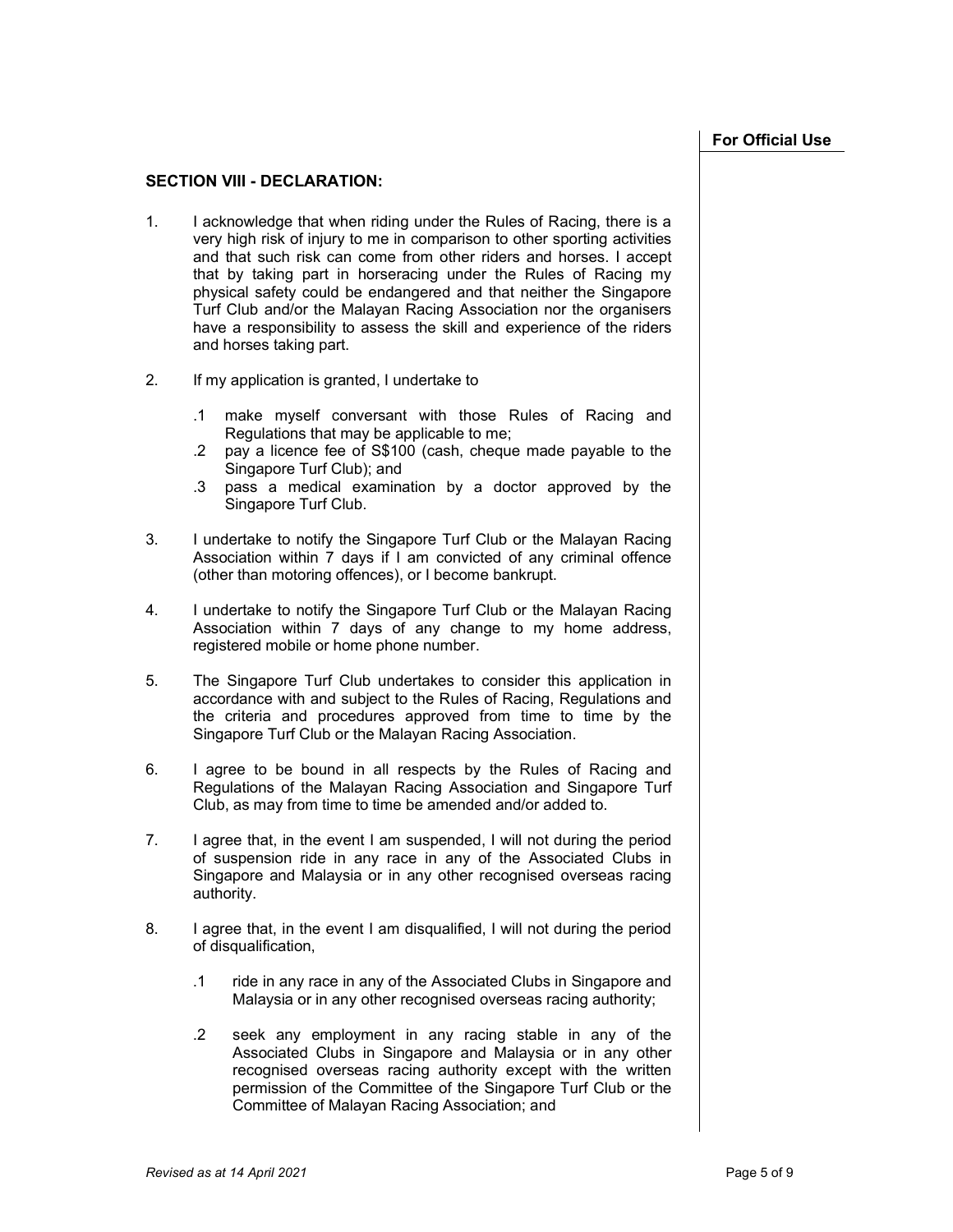- .3 enter any weighing room, stand, enclosure or racecourse in any of the Associated Clubs in Singapore and Malaysia or in any other recognised overseas racing authority except with the written permission of the Committee of the Singapore Turf Club or the Committee of Malayan Racing Association.
- 9. I agree to accept as final the decisions made in accordance with the Rules of Racing and Regulations by the Committee of the Singapore Turf Club or the Committee of the Malayan Racing Association or their duly appointed Stewards.
- 10. I agree not to seek any remedy available in law in a court of law in respect of anything done or omitted to be done under the Rules of Racing and Regulations until and unless I have exhausted all remedies provided by or under the Rules and Regulations in respect of anything done or omitted to be done.
- 11. I consent and authorise the Singapore Turf Club and/or the Malayan Racing Association or its agents to make enquiries to, and ascertain from, all appropriate authorities whether there is anything known or shown on records which could be relevant to the decision to grant me a licence or not. Such authorities shall include, but are not limited to, credit reference agencies, Criminal Records Bureau and/or any police authority in other jurisdictions, and any Turf Authority in other jurisdictions.
- 12. Further, I hereby consent to and authorise such authorities to provide such information about me to the Singapore Turf Club or the Malayan Racing Association.
- 13. I confirm that I have disclosed any information known to me which might reasonably be said to be relevant to the consideration of my application and that I meet each criteria relevant to my application. I understand that if the Local Committee of the Singapore Turf Club considers that I have knowingly omitted material information, it may reject my application. I further understand that the Local Committee reserves the right to factor any relevant information into the assessment of my suitability for a licence. During the currency of my licence, I undertake to notify the Singapore Turf Club or the Malayan Racing Association immediately of any matter or change of circumstance, which could reasonably be said to be relevant to my position as a Licensed Jockey.
- 14. I hereby give authority to have any fines imposed by the Associated Clubs (Penang Turf Club, Perak Turf Club, Selangor Turf Club and Singapore Turf Club) that are not a subject of any appeal proceedings to be deducted from my earnings and made payable to the Malayan Racing Association.
- 15. I accept that if any of the aforesaid declarations are found to be untrue or inaccurate, this would constitute sufficient grounds for the cancellation of my licence, and possible further disciplinary action.
- 16. To the best of my knowledge and belief, the foregoing particulars as completed in this Application Form are accurate and true.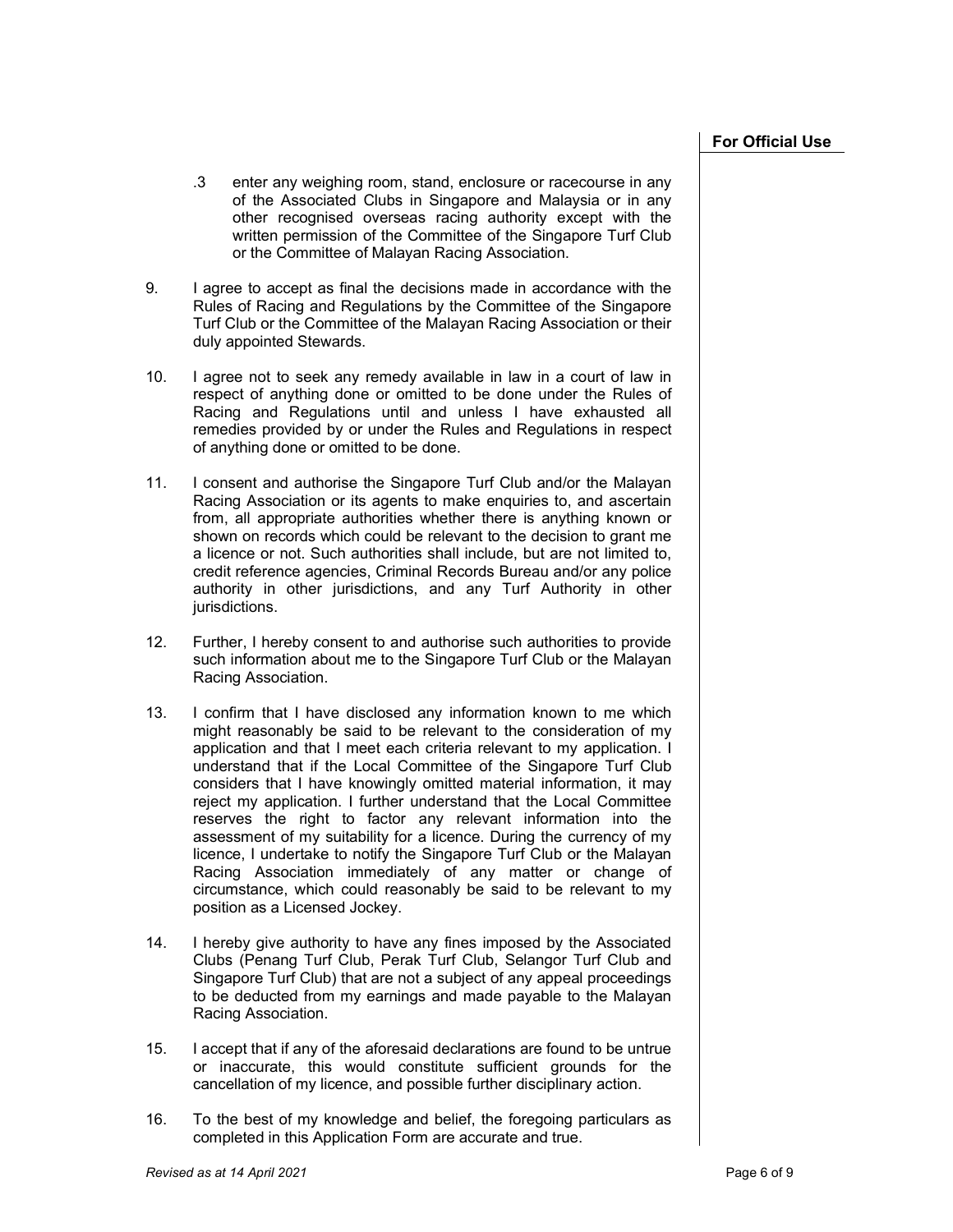#### COLLECTION, USE AND DISCLOSURE OF PERSONAL DATA

 $\Box$ By submitting this application, I confirm that: (a) the information provided by me is true and correct, (b) I consent to the Singapore Turf Club's and MRA's collection, use and disclosure of my personal data to process and manage this application and for any other purpose reasonably necessary, ancillary or related to the aforesaid; and (c) where personal data of any third party is provided by me, I have obtained the consent of the third party to the Singapore Turf Club's and MRA's collection, use and/or disclosure of the personal data for the aforesaid purposes.

Please visit the Singapore Turf Club's website at http://www.turfclub.com.sg, 'Privacy Statement' for further details on the Singapore Turf Club's data protection policy, including how you may access and correct your personal data or withdraw consent to the collection, use or disclosure of your personal data.

I consent to receive marketing, advertising and promotional information from the Singapore Turf Club and any third party service providers/suppliers/vendors engaged by or working in collaboration with the Singapore Turf Club ("Partners"), in relation to promotions, events, deals and/or services being offered or made available to me via the following mode(s) of communication as indicated below:

| l Phone call |  |  |
|--------------|--|--|
|              |  |  |

Phone call Email Postage Mail

SMS/Other Messaging Services

Name of Applicant Signature of Applicant & Date

Name of Master Signature of Master & Date (Only applicable to application for Apprentice Jockey Licence)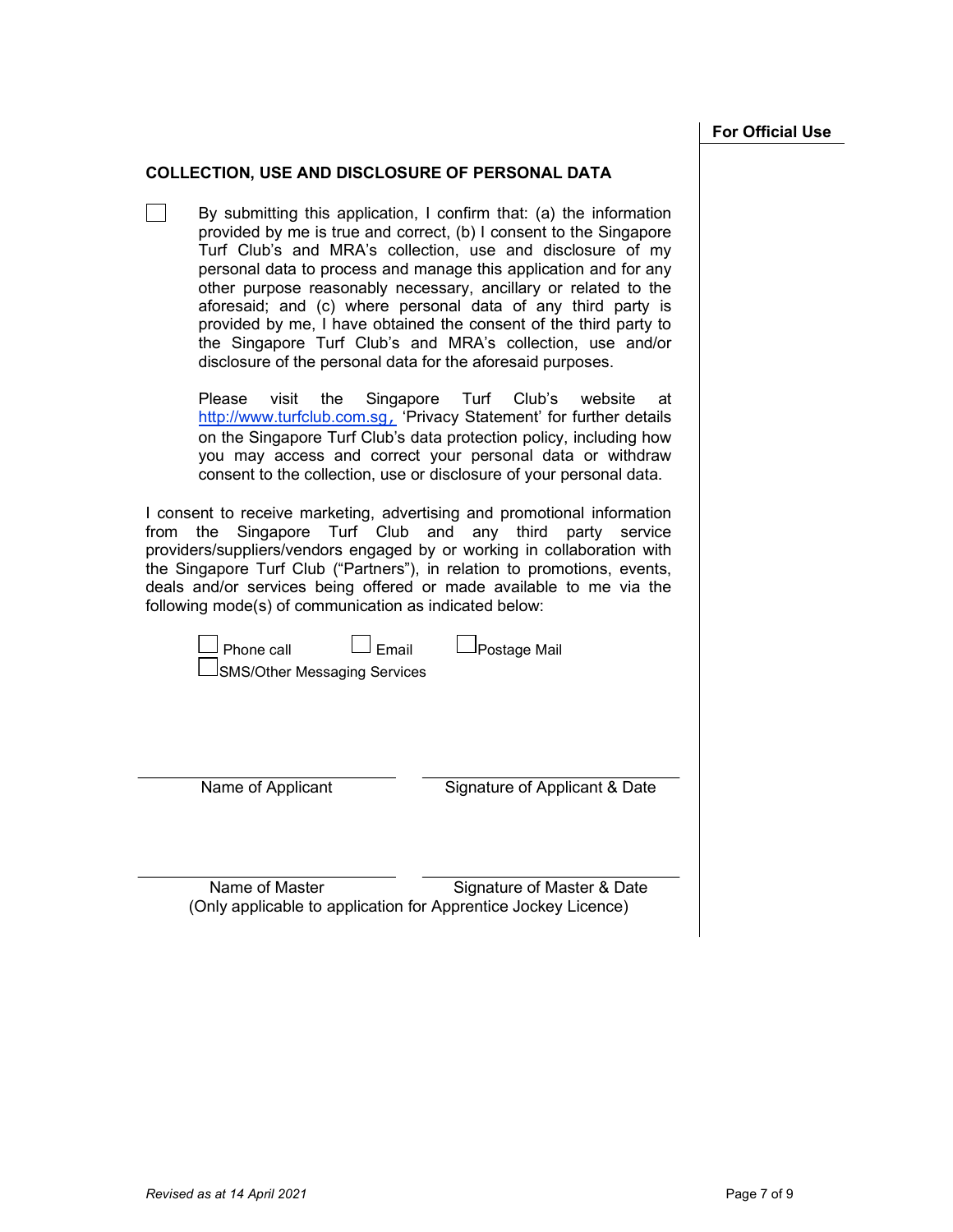## Singapore Turf Club's Jockey Licensing Criteria

- 1. An applicant for a Jockey Licence must:
	- (a) have good riding and disciplinary records;
	- (b) have satisfactory performance over the last three years;
	- (c) produce a written recommendation by the Stipendiary Stewards;
	- (d) pass a medical examination by a doctor approved by the Association;
	- (e) not have record of any criminal or bookmaking offences;
	- (f) not exceed fifty-five (55) kilogrammes in riding weight;
	- (g) be not more than the age of sixty (60) years;

2. In addition to satisfying the criteria set out in Regulation 26.1, an applicant for a Jockey Licence must:

- (a) be a citizen of either Malaysia or Singapore;
- (b) hold or have held an Associated Club licence or MRA Jockey licence or an overseas Jockey licence issued by a recognised overseas racing authority OR must be a graduate of a recognised Apprentice Training School and have served as an Apprentice;
- (c) satisfy the criteria of the respective Associated Club as may be determined from time to time; and
- (d) have passed an examination on the MRA Rules of Racing set by the Stipendiary Stewards;

Notwithstanding that the criteria and requirements for the grant of a Jockey licence set out in this form are intended to be compiled with by the applicants, applicants for a Jockey licence who satisfy the criteria and requirements are not entitled, as of right, to a Jockey's licence. The Associated Club has the absolute discretion to grant or refuse to grant a Jockey's licence.